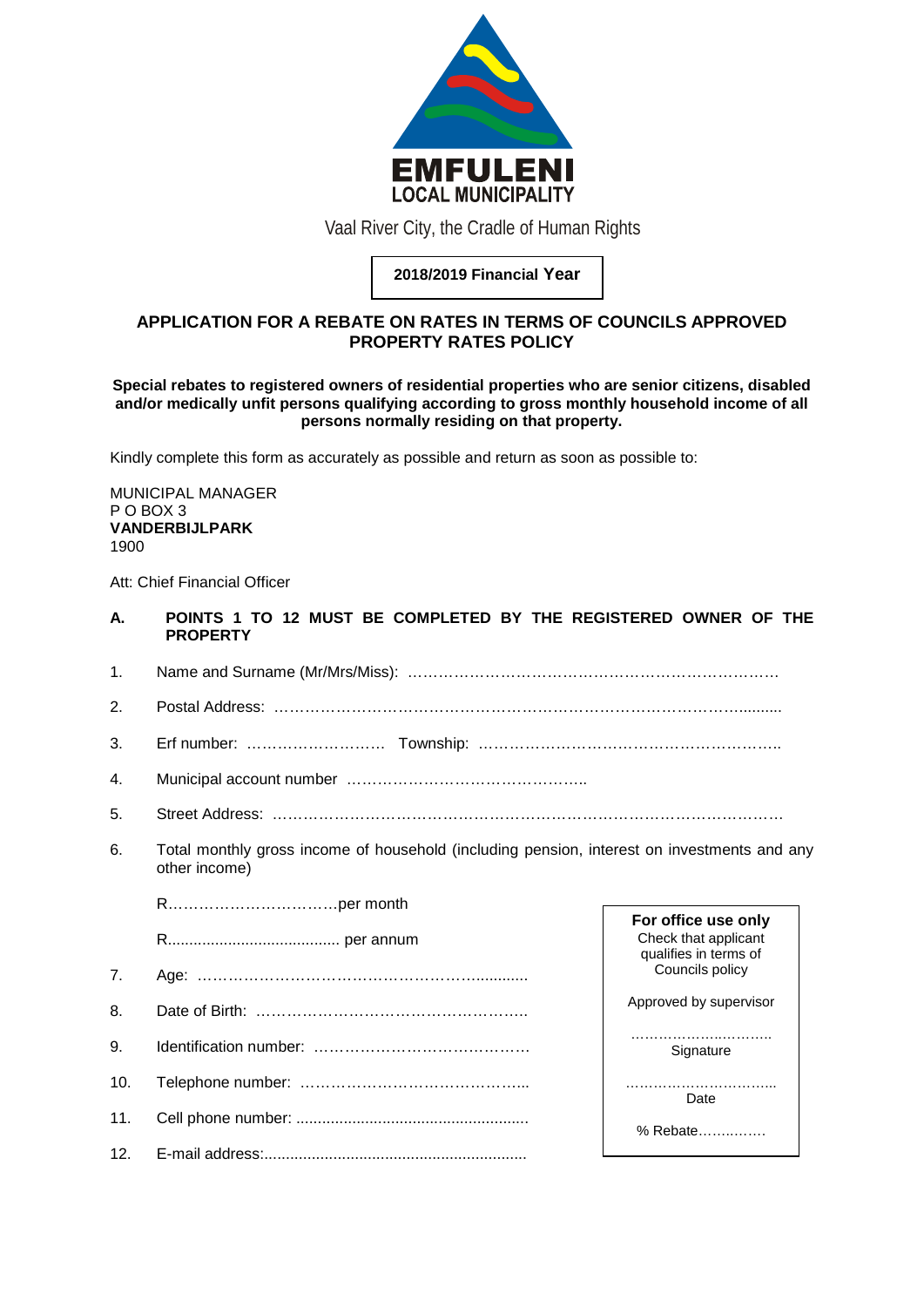## **B. ALL DOCUMENTATION AS REQUIRED IN TERMS OF THE PROPERTY RATES POLICY MUSTBE ATTACHED TO THIS APPLICATION**

Submission of following the documentation as proof:

- Copy of Identification document;
- Copy of pension card;
- Bank statements for last three months or other official financial proof of income as may be requested and
- Pay-slip for the last three months;
- Documentation that applicant has been declared unfit together with supporting evidence from two registered medical physician;

Note: That applicant that cannot read and write will be assisted by administrative staff from the rates section. Applications must be done annually.

Signature:……………………………………………………………. Date:……………………………………

## **C. COMMISSIONER OF OATH**

I certify that the deponent has acknowledged that he/she knows and understands the contents of this declaration. The deponent utters the following words:

"I swear that the contents of the declaration are true, so help me God"

"I truly affirm that the contents of the declaration are true"

#### …………………………………………………….. **Commissioner of Oath/Justice of the Peace**